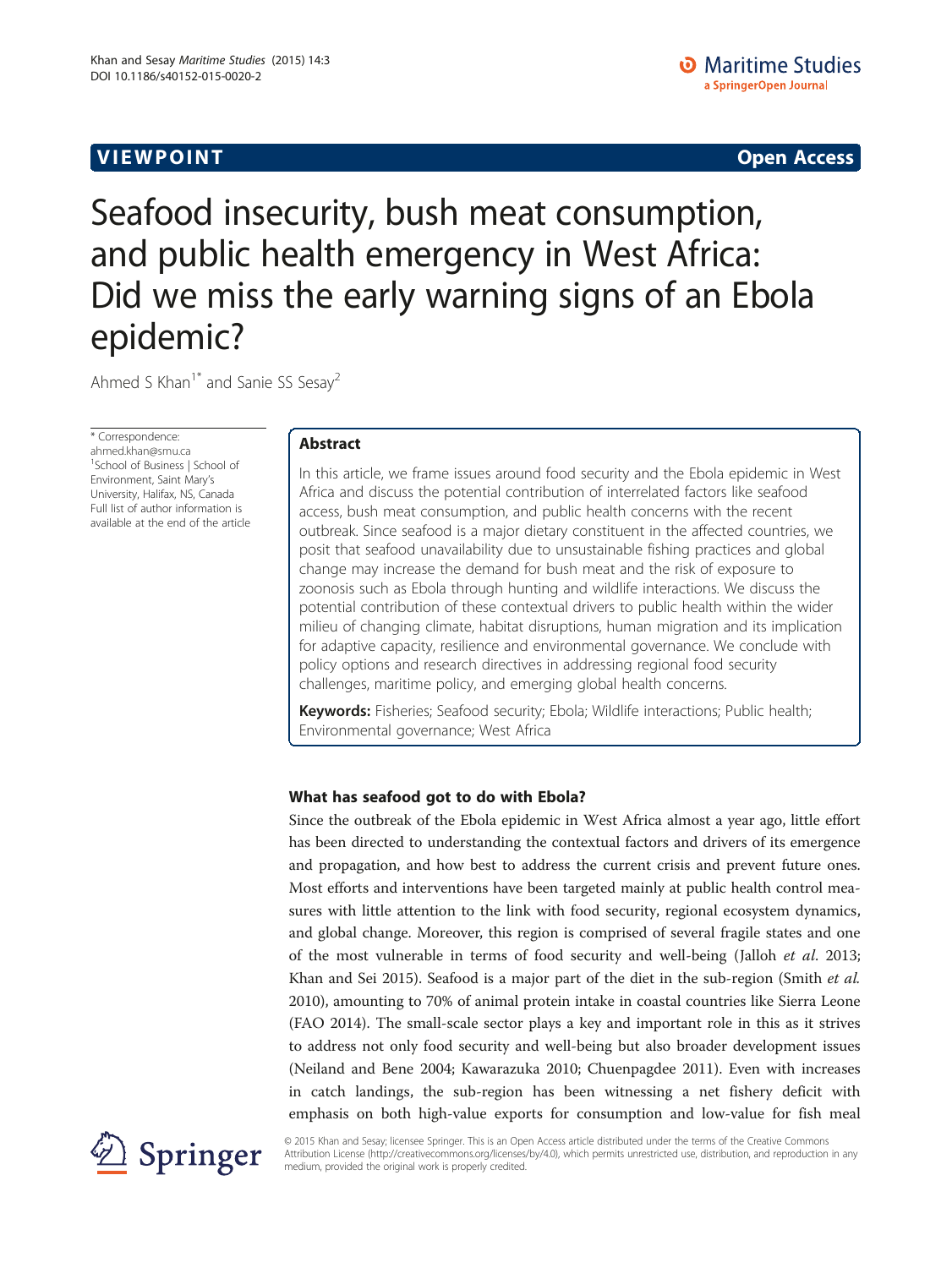(Alder et al. [2008;](#page-9-0) Nunoo et al. [2009](#page-11-0)). With changing climate and macroeconomic policies that favor exports over local consumption (Kaczynski and Fluharty [2002;](#page-10-0) Alder and Sumaila [2004;](#page-9-0) Lam et al. [2012\)](#page-10-0), there has being an increase in bush meat hunting since the mid-1970s to the 1990s as shown in Figure 1 (Ntiamoa-Baidu [1997](#page-11-0); Brashares et al. [2004](#page-9-0); [2011\)](#page-10-0). This trend has continued as the bush meat trade, estimated in billions of dollars, is a major dietary contributor in West Africa and a lucrative livelihood activity in many parts of the world (Bennett et al. [2007](#page-9-0); Golden et al. [2011\)](#page-10-0). The term bush meat (or wild game) is used in contrasts to local animal husbandry or livestocks. Thus in many coastal countries in West Africa, decreasing fish stocks indicate increasing demand for bush meat as an alternative source of animal protein and thus increased potential exposure to zoonosis like Ebola that are found in tropical rain forest ecosystems. Indeed, if fruit bats are potential reservoirs of Ebola and other mammalian species are end hosts (Leroy et al. [2005;](#page-10-0) Groseth et al. [2007;](#page-10-0) Barrette et al. [2009\)](#page-9-0), then monitoring bush meat trade and wildlife interactions could potentially reduce the risk of contagion. Conversely, sustainable fishing practices that pay attention to local food security needs will reduce the risk of contact to zoonosis (i.e. hotspots for infectious disease) such as Ebola virus.

The current epidemic is the worst in human history, about 12, 386 laboratory confirmed cases and about 7,573 deaths as of December 24<sup>th</sup> 2014<sup>i</sup>. This is expected to increase in the absence of better intervention strategies (WHO Ebola Response Team [2014](#page-11-0)). The reaction to this epidemic has been a situation of too little too late, with some medical resources and international commitment only beginning to ensue after the epidemic got out of control (Farrar and Piot [2014\)](#page-10-0). This has resulted in a huge repercussion on all fabrics of social life: from lock downs to closures of public services such as schools and banks, to broader human development implications including food price surges, regional trade, and the global economy.

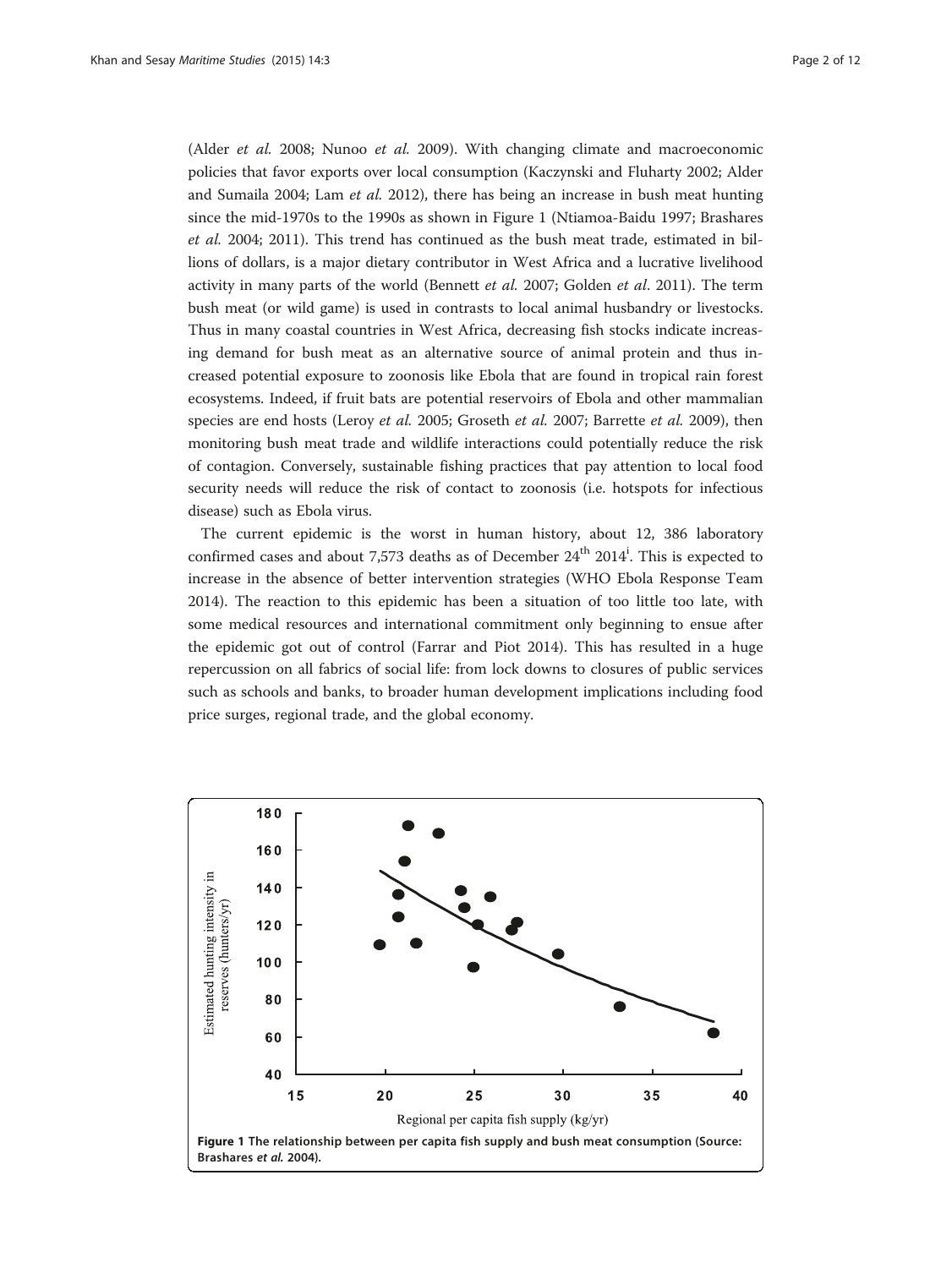Although the international risk of contagion is low in the short term, there are ramifications if there are outbreaks in countries with direct flight connections to West Africa and Europe (Gomes et al. [2014](#page-10-0)). Hence countries that could potentially be affected are instituting travel restrictions and developing national public health action plans to deal with possible cases. In a concerted effort, humanitarian agencies and ministries of health in the affected countries are soliciting relief and medical supplies to halt the spread of the disease. Are these measures enough to curtail the current epidemic? So far, they don't seem to be working with the cases of Ebola escalating in the region and incidences in other non-neighboring countries. To understand how the current epidemic arose, we need to appreciate the multiple precipitating drivers and recognise that the epidemic is a symptom of much bigger problems stemming from sustainable development needs.

In this article, we first provide an overview of the disease, and its linkages with food security and wildlife management. Next, we argue for a holistic approach in curtailing the spread and preventing future epidemics recognizing the multiple pathways and inter-related factors starting with food and nutritional well-being, wildlife management, climate related changes, and crisis management. Finally, we delve into various governing options and conclude with areas for further research recognizing that protein dietary needs and environmental health are two of several determinants of human well-being.

## Genesis of the current epidemic in West Africa

The Ebola virus can be traced to the Congo as far back as the mid-1970s when it first occurred in a river basin by the same name (WHO [1978;](#page-11-0) Groseth et al. [2007](#page-10-0); Barrette et al. [2009](#page-9-0)). Prior to this epidemic in West Africa, previous outbreaks have been reported in countries such as the Congo, Gabon, Russia, Uganda, Italy, US, and the Philippines<sup>ii</sup>. Various species of fruit bat present in sub-Saharan Africa are thought to be reservoirs (Leroy *et al.* [2005\)](#page-10-0), with apes and swine thought to be end hosts (Barrette et al. [2009;](#page-9-0) Groseth et al. [2007](#page-10-0)). Transmission to humans is thought to occur through contact with infected animal tissues and through bodily fluids (WHO Ebola Response Team [2014](#page-11-0)). Moreover, there is no proven or approved treatment, although drugs like ZMapp® and other experimental antiretroviral medications have all been used without robust clinical trial. This uncertainty frightens many public health authorities and poses communication challenges to local communities grappling with the epidemic. Like with many other viral haemorrhage fevers (VHFs), there are proven public health control measures like prompt diagnosis and isolation of cases, quarantine of potential cases, surveillance of high risk contacts, safe burial of deceased patients, social distancing and travel restrictions and screening (Feldmann and Geisbert [2011](#page-10-0); WHO Ebola Response Team [2014\)](#page-11-0).

There are a number of factors responsible for this epidemic and its rate of progression. First, these countries have not dealt with Ebola before and this led to a lot of initial confusion about the nature of the virus and its transmission. Without the benefit of accurate and prompt diagnosis, it was difficult to differentiate Ebola from other more common locally endemic conditions like malaria and Lassa fever. Second, the international community was slow in recognizing that the epidemic was "a public health emergency of international concern" and to respond and augment adequate resources in the affected countries (WHO Ebola Response Team [2014](#page-11-0)). Third, the lack of proven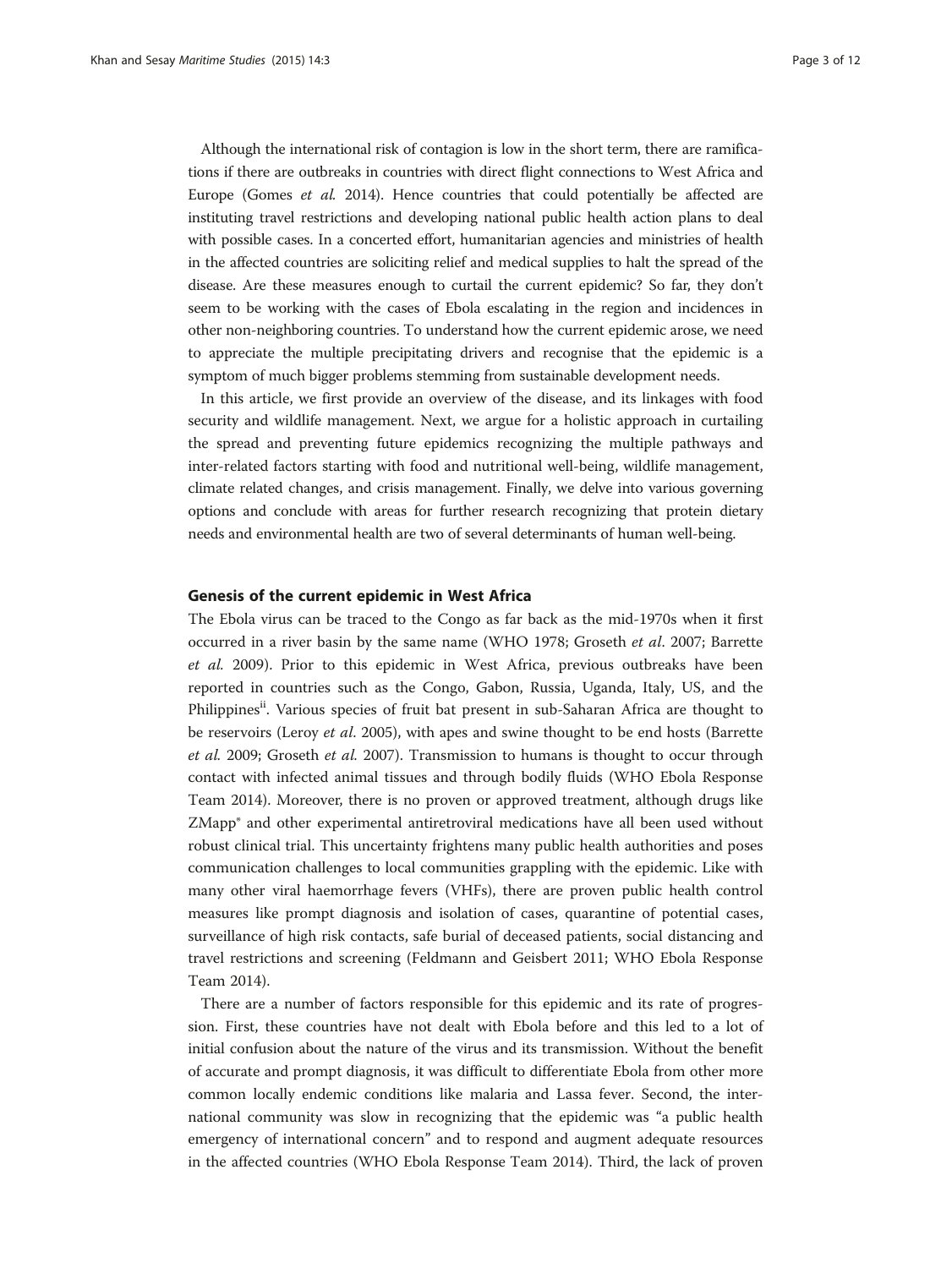curative treatment, with only experimental therapy and untested vaccines that are controversial thwarts immediate intervention. Furthermore, past incidences of side effects and deaths from trial drugs in the sub-region have led to public mistrust and legal claims (Jegede [2007](#page-10-0); Lenzer [2011](#page-10-0)). Fourth, due to the geography of the region, with many populous towns in the Mano River basin bordering Guinea, Liberia and Sierra Leone, cross-border travel increases the risk of contagion from rural to urban areas in the shortest possible time. Finally, this epidemic is a symptom of a much bigger problem: fragile states including Sierra Leone and Liberia with ailing healthcare systems and inadequate health infrastructure. For instance, the doctor to patio ratio in 2010 measured as a density of physicians per 1,000 people is relatively lower in Sierra Leone (0.022) compared to Nigeria (0.408), a non-fragile state<sup>iii</sup>.

Could we have predicted such epidemics before they occur? We posit that yes, the warning signs were evident. Escalating food prices and declining trend in local food production and low household incomes point to a vulnerable situation (Jalloh et al. [2013](#page-10-0)). Knowing that Ebola is not the only VHF in the affected region sends heightened signals for public health preparation and action plans (Schoepp et al. [2014\)](#page-11-0). Just two years ago, there was a large epidemic of Cholera in the same region with cross-border spread hinting at the fragile nature of the public healthcare systems. A successful approach to such epidemics should include a synergistic approach between nutritional well-being, public health and environmental governance. Thus, the need to understand the complex and interlinked relationships between seafood and wildlife interactions prompts us to explore response strategies that go beyond sectoral health policies.

## Interplay between seafood security, wildlife management and public health

The prevalence of hunger and malnutrition in Sub Saharan Africa has been ranked as "serious" and "alarming", and has implications for infant mortality rate and life expectancy (wheeler and von Braun [2013\)](#page-11-0). Although population increase is often seen as a concern for food security (Jalloh et al. [2013\)](#page-10-0), climate change is increasing becoming another threat to reckoned with. Changing climate in the past few decades have consequences on both terrestrial and seafood production systems (Lam et al. [2012](#page-10-0); Katikiro and Macusi [2012;](#page-10-0) Jalloh et al. [2013](#page-10-0)). Climate variability has consequences for seafood availability and large marine ecosystem dynamics bordering the affected countries (Hardman-Mountford and McGlade [2003;](#page-10-0) Lam et al. [2012](#page-10-0)). It has been demonstrated that food consumption patterns change with the availability and access of seafood for other protein substitutes such as bush meat. For instance, seafood unavailability has been linked to an increase in wildlife hunters as well as bush meat supply in local markets (Brashares et al. [2004](#page-9-0)). Recognizing that there is a stronger interactivity between the two protein-based food systems, this has implications for public health through potential contagion with wildlife (Bennett [2002](#page-9-0); Rao and McGowan [2002](#page-11-0); WHO [2003](#page-11-0)).

Similarly, climate change has potential impacts on the life cycle of pathogens that affects food production systems and human well-being (Daszak et al. [2000](#page-10-0); McMichael et al. [2006;](#page-10-0) Groseth et al. [2007](#page-10-0)). Climate-related migrations of pathogens through reservoir hosts and vectors due to habitat disruptions, urbanization, and human migra-tions are emerging public health concerns (Hale et al. [2000](#page-10-0); McMichael et al. [2003](#page-10-0)). In Western Africa where wildlife populations are historically and increasingly being part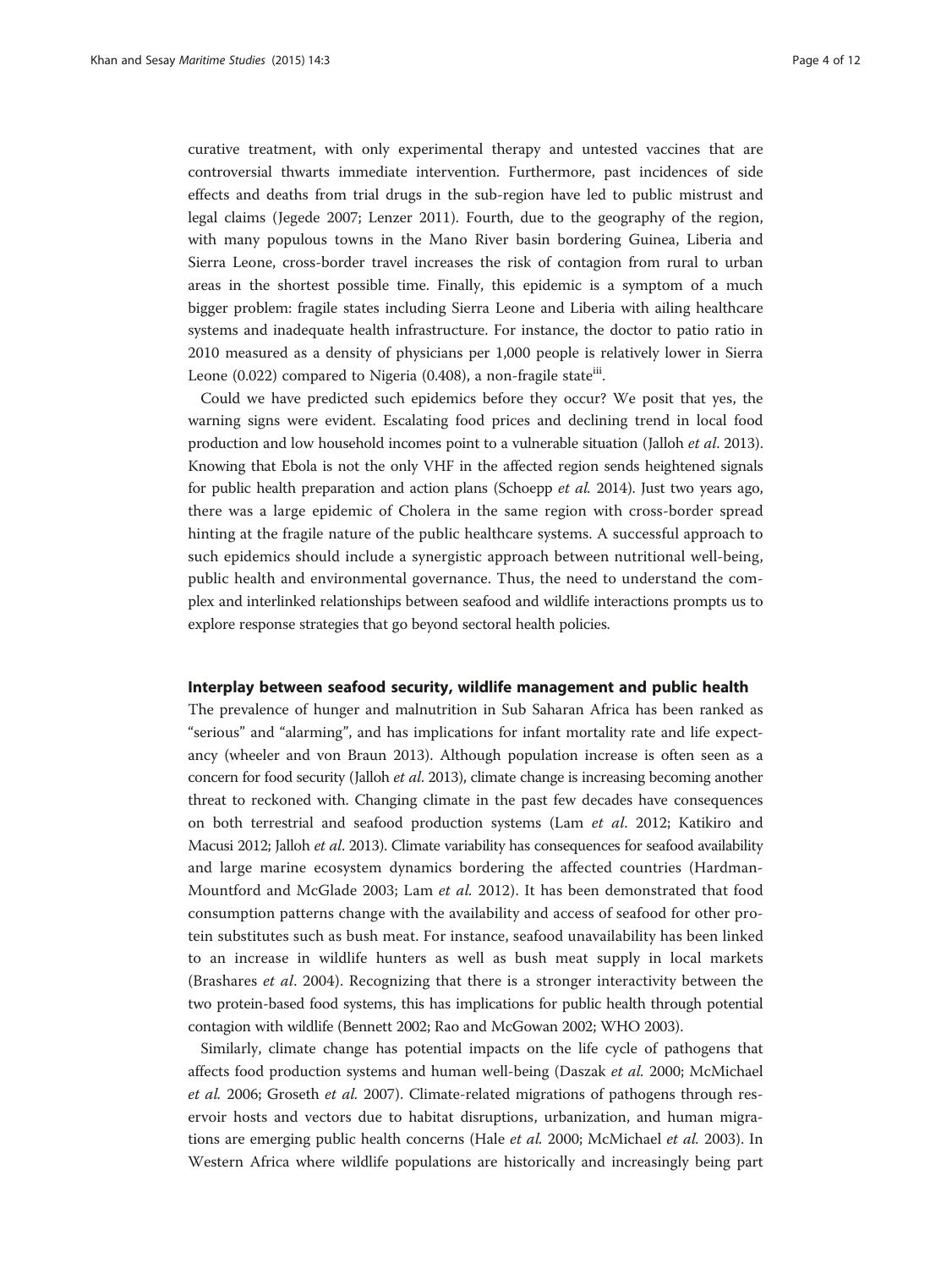<span id="page-4-0"></span>of local food systems and economic opportunities (Ntiamoa-Baidu [1997;](#page-11-0) Brashares et al. [2004\)](#page-9-0), incidence of zoonosis creates high vulnerability to household food security and public health (Kawarazuka [2010](#page-10-0); Wheeler and von Braun [2013](#page-11-0); Schoepp et al. [2014](#page-11-0)).

What is discouraging is that most research on the impact of global change on local food systems and infectious diseases look at single causal factors without addressing the multiple pathways, complex interactions, and contextual relationships (Patz et al. [2000](#page-11-0); Xun et al. [2010\)](#page-11-0). Despite the body of evidence towards climate variability and pest and diseases and food systems (McMichael et al. [2006](#page-10-0)), predicting the many causal pathways and trends is challenging due to issues around attributing and contributing factors. Unravelling these multiple factors and their interactions with livelihoods, institutional structures, and decision-making processes could contribute to a better understanding of early warnings, response strategies, and post-crisis management (Dudley [2004](#page-10-0); Altizer et al. [2013](#page-9-0)). Reactive strategies targeted at preventing such epidemics are likely to be inadequate without elucidating on these complex nature-society interactions (Figure 2).

Knowing that food security has been a long term issue in the sub-region, the question becomes how can policy makers improve the adaptive capacity to recover and cope in the short-term as well as being resilient to shocks in the long-term? A healthy community in times of crisis requires an adaptation strategy from being 'vulnerable' to 'resilient' and from 'dis-ease' to 'ease' (Almedom and Tumwine [2008](#page-9-0)). It has been suggested that a combination of tools and approaches that draw on food studies, epidemiology, and environment governance is necessary in dealing with multiple entry points and feedbacks (Fraser et al. [2003;](#page-10-0) McMichael et al. [2006](#page-10-0), Armitage and Plummer [2010](#page-9-0)). Whilst some researchers have argued for a socio-ecological and resilience approach to pandemics (Cumming [2010\)](#page-10-0), others have underscored nutritional well-being and food

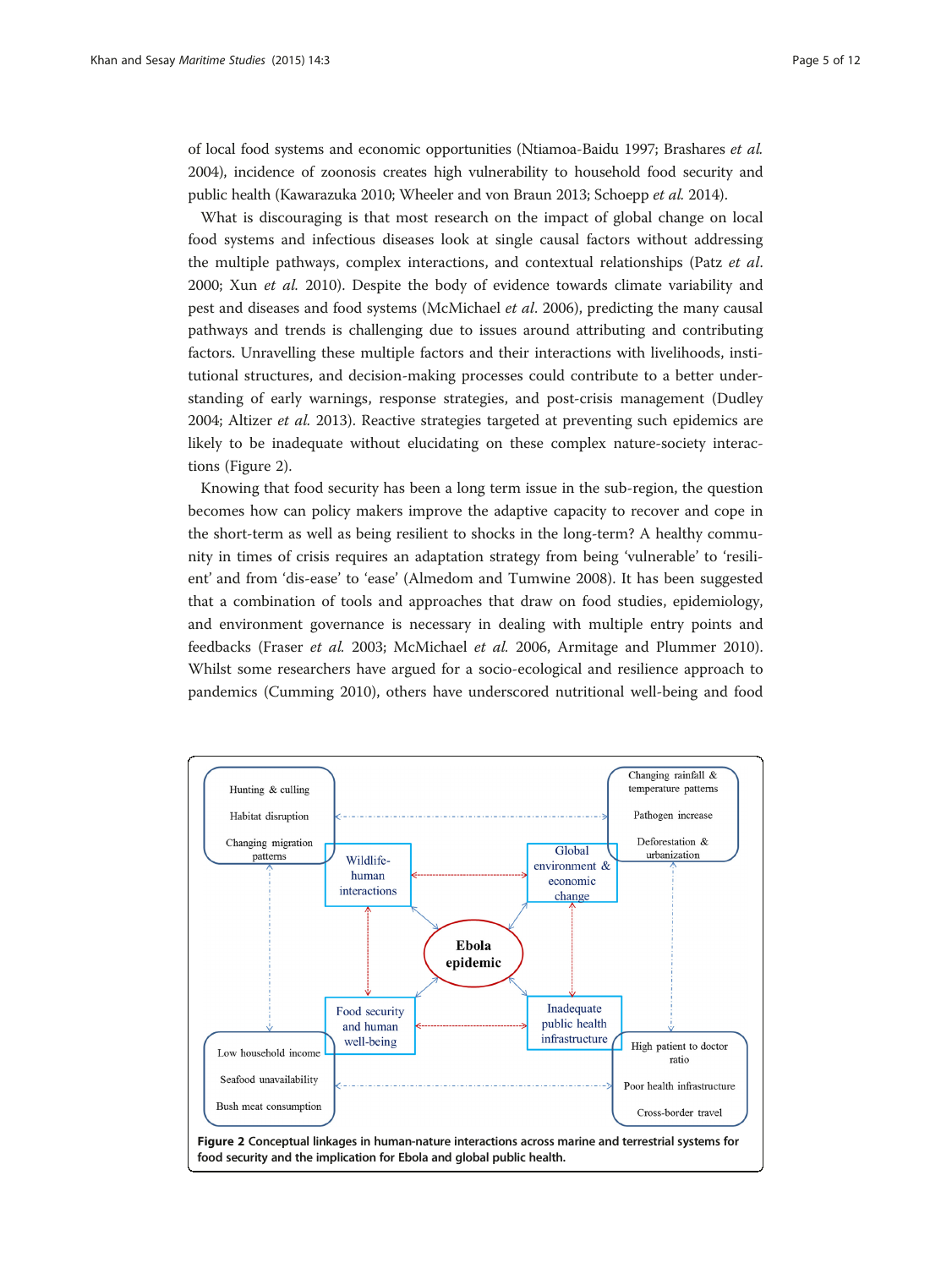secured households (Kawarazuka [2010;](#page-10-0) Coulthard [2012](#page-10-0)). In other words, "building resilience requires changes in behaviours and norms, transmitted through social [and policy] networks" that fosters local food security (Frankenberger and Constas [2014](#page-10-0): 744). Given this, making synergies through policy networks especially between environmental health and governance is imperative for social resilience that strengthens well-being (Fraser et al. [2003;](#page-10-0) Armitage et al. [2011](#page-9-0); Broch [2013](#page-10-0)).

Xun et al. [\(2010\)](#page-11-0) argues that scale presents a bigger challenge in the context of vulnerability assessment (spatial and temporal), as well as bio-complexity in terms of disease ecology and the dynamics in attaining sustainable development. These social interactions across scales and amongst multiple actors are better framed under the rubric of governance. Governance deals with both state and non-state institutions, rules of decision-making, in addition to scale matching (Armitage and Plummer [2010](#page-9-0)). It is a mechanism to address food security under uncertainties as well as ecosystem shifts. This is in recognition of the multiple drivers, pathways, and feedback loops necessary for adequately addressing the issues around food production and global change (Folke et al. [2005;](#page-10-0) Miller et al. [2010\)](#page-11-0). This deserves more focus to which we now turn.

## Synergies between local food systems and environmental health

Arguably, vulnerable populations that are food insecure and with an inadequate health care infrastructure signal potential crisis in the event of an epidemic such as EVD. Because EVD is a multi-faceted issue with several entry points, governance mechanisms are necessary for making linkages and synergies across sectors, jurisdictional scales, and interest groups. "Because much of the world's seafood comes from regions with weak governance, improved governance is essential to sustain or increase seafood's contribution to food security" (Smith et al. [2010:](#page-11-0) 785). Adapting to food or climate related disasters also have an institutional dimension in terms of decision support tools that are intricately connected to multi-level governance arrangements (Kooiman et al. [2005](#page-10-0), Armitage and Plummer [2010](#page-9-0)). These arrangements provide opportunity for linking risk reduction measures in public health with capacity building efforts in promoting well-being (Hess et al. [2012](#page-10-0)).

There is a lot to learn from the history on governance in food related crisis and public health emergencies. In times of disasters, some scholars have argued that windows of opportunities for social change and transformation do emerge for institutional resilience (Scheffer et al. [2002;](#page-11-0) Folke et al. [2005](#page-10-0); Birkmann et al. [2008](#page-9-0)). Extreme events have presented opportunities to adapt and cope through strengthening local institutions and training to help manage emerging risks. Previous efforts at curtailing the EVD in Uganda involved rigorous health protocols for isolation, surveillance, health care treatment, supported by local authorities with financial assistance by donor agencies (Borchert et al. [2011](#page-9-0)). The key lesson is to augment local capacity and resources and strengthen institutional infrastructure. In the case of addressing BSE outbreak in Canada, another zoonotic disease, various adaptation strategies were initiated, including post-crisis coping strategies, food production initiatives, and enhanced engagement with stakeholders (Anderson and McLachlan [2012\)](#page-9-0).

Building local community resilience that focuses on response and recovery as well as national action plans that promote prevention and preparation is necessary (Keim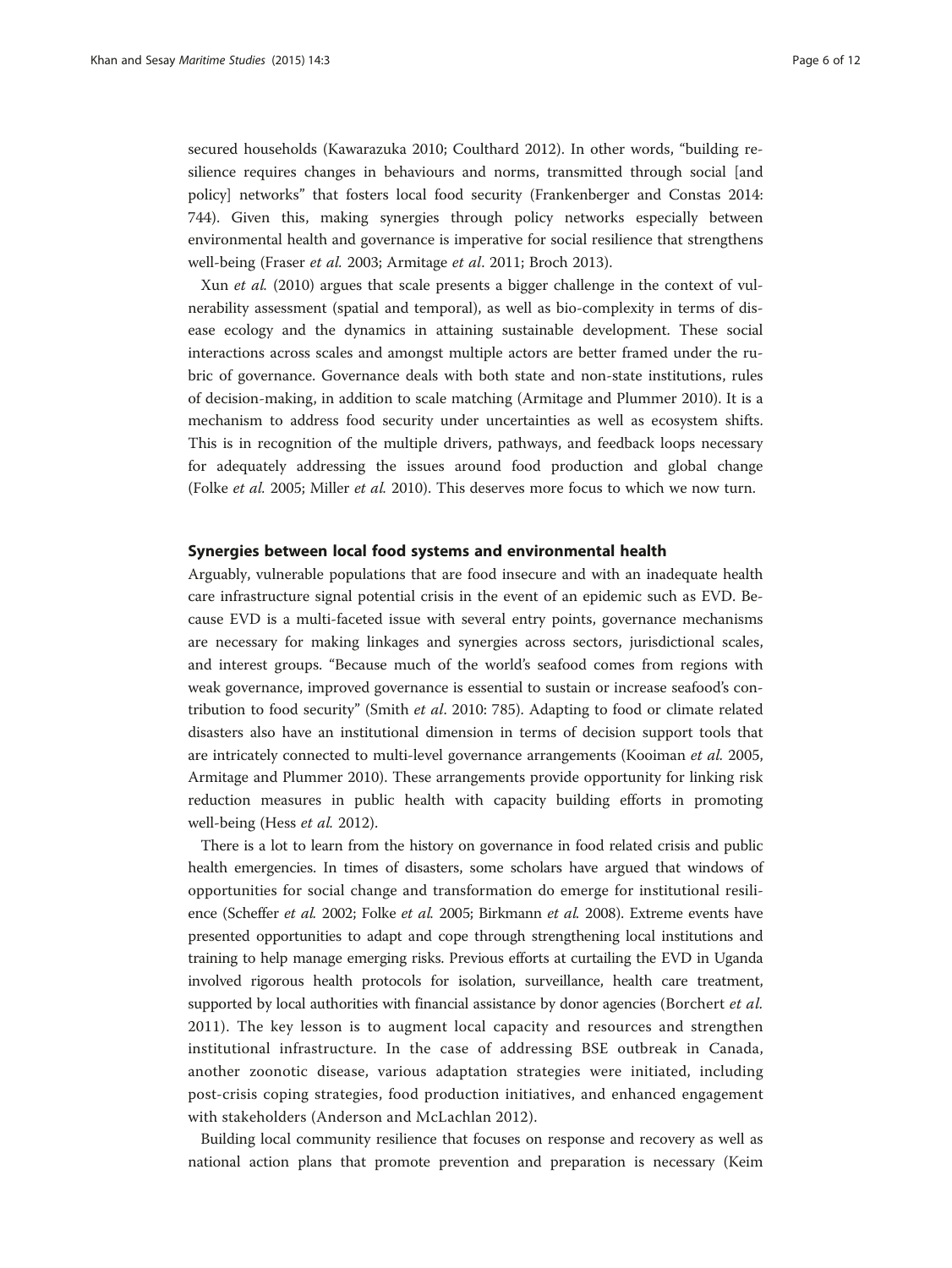[2008](#page-10-0)). Exemplifying uncertainties due to climate change, inadequate knowledge, and other institutional constraints do provide the basis for adaptive management (Walters [1986](#page-11-0); Nichols et al. [2011](#page-11-0)). Drawing on diverse disciplinary perspectives, curtailing the epidemic could entail both anticipatory risk reduction measures as well as crisis management through synergistic efforts in addressing food security and environmental health. Moreover, crisis management activities can be made complementary to the adaptive management cycle especially in planning, implementing, monitoring and evaluating action plans in resource management (Figure 3). The governing processes in these interventions could strengthen the science-policy divide; build partnerships, and engage stakeholders in collective action on food security and environmental health (Anderson and McLachlan [2012](#page-9-0)).

Several models for controlling disease and attaining nutritional well-being have been proposed in the African context (Kock et al. [2002](#page-10-0)). These include: i) a communitybased production system that is local and affordable and focuses on the principle of sufficiency, ii) partnership arrangements between governments and private sector organizations by sharing of benefits and cost and promoting health standards and sanitary research, and iii) a top-down and centralised government agency that promotes and fosters public health policy and the monitoring and surveillance of pathogens.

Other creative governance and flexible decision-making arrangements could be cost-effective for dealing with human well-being through benefit sharing schemes. The Novartis Coartem Anti-malarial Treatment program is an example on a cost recovery drug program spearheaded by industry in partnership with governments, multilaterals, and local partners. This was possible under the Convention on Biological Diversity and Nagoya Protocols on Access and Benefit Sharing arrangements (TEEB [2009\)](#page-11-0). Also,

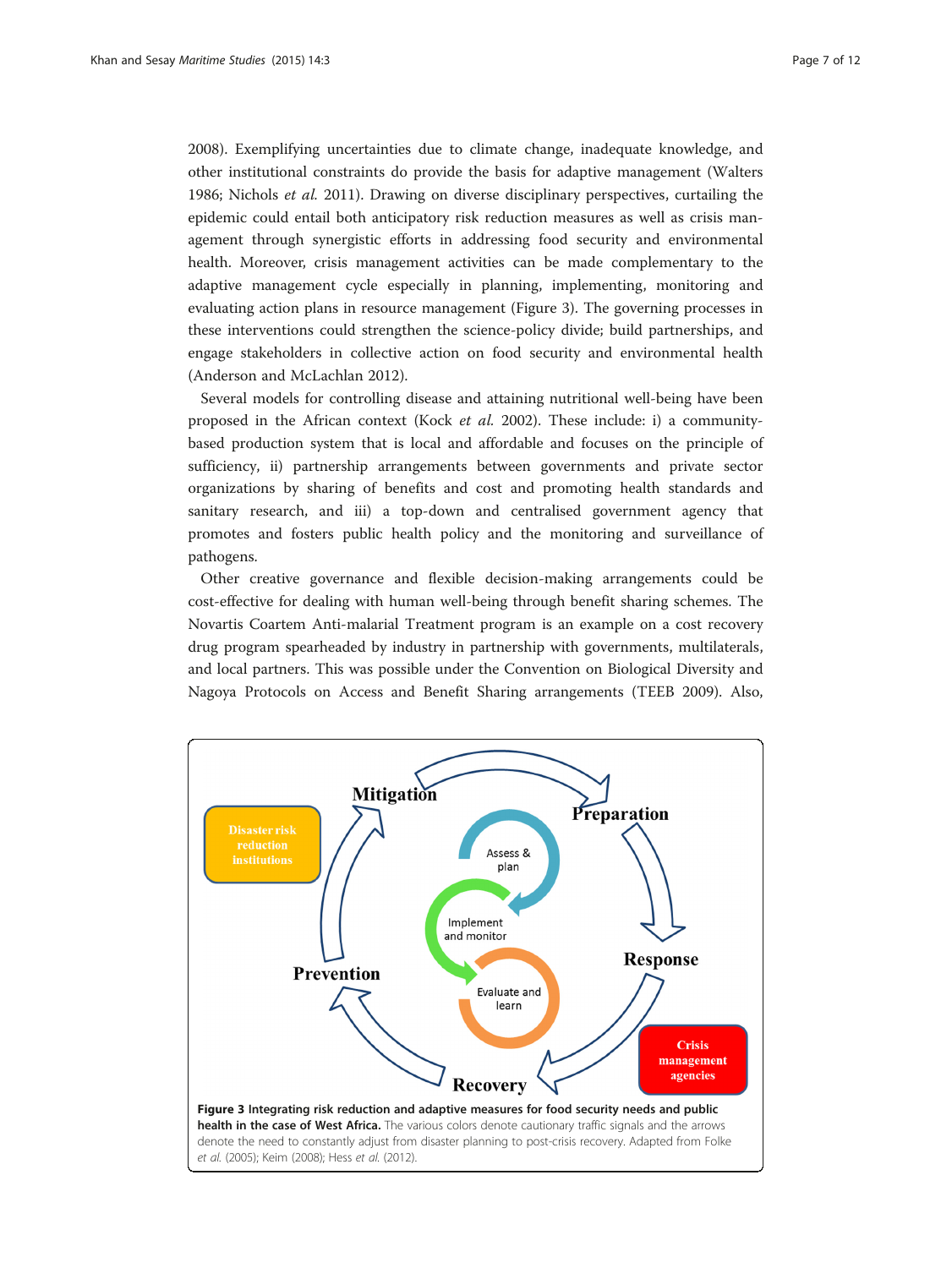coordination efforts through regional nodes and risk mapping can be supportive in curtailing the epidemic (Cumming [2010](#page-10-0); Semenza et al. [2012](#page-11-0)). Furthermore, a robust regional monitoring scheme is needed. One that entails international travel checks from affected areas due to high mobility of coastal fishers, cross-border land travels, and global airline networks (Tatem [2009;](#page-11-0) Binet et al. [2012](#page-9-0); Gomes et al. [2014](#page-10-0)). This could build upon the legacy of the World Health Organization (WHO) for travel protocols such as the Yellow Card and the International Maritime Organization (IMO) on safety and health guidelinesiv.

We suggest rather than putting emphases on reactive measures such as lock-downs and drug trials as short-term strategies alone, long-term multi-prong approaches that include food security considerations, risk mapping, and environmental monitoring is necessary (Dudley [2004](#page-10-0); Frankenberger and Constas [2014\)](#page-10-0). Improving bottom-up initiatives for community health and resilience (Berkes and Ross [2013;](#page-9-0) Hess et al. [2012\)](#page-10-0) and taking into account broader regional governance and policy directives are crucial (Khan and Mikkola [2002](#page-10-0)).

Communicating scientific insights in a region with low literacy in European languages is a task that could benefit from inter-cultural and social learning. Besides, the diversity in beliefs, plethora of world views, and quaint cultural practices make effective communication even more of a priority (Fanon [1961;](#page-10-0) Rajnarayan [2002;](#page-11-0) Jegede [2007](#page-10-0)). Fortunately, this presents an opportunity to bridge science and policy through public engagement and social learning platforms amongst health care professionals, resource managers, policy makers and local community leaders (Kock et al. [2002;](#page-10-0) Dudley [2004](#page-10-0); Hess et al. [2012](#page-10-0); Dietz [2013](#page-10-0)).

Social and professional networks are also useful for knowledge mobilization and as bridging organizations for community resilience (Galaz [2009\)](#page-10-0). This could take the form of institutional partnership and information sharing for public health decision making (Dudley [2004\)](#page-10-0), remittances for hospital supplies or humanitarian relief, and through public sensitization campaigns (Hess et al. [2012\)](#page-10-0). Volunteer work through the likes of Doctors without Borders (MSF) and Doctors in the Diaspora could augment local support on the ground. These collective support systems garnered through various networks could be crucial at the local level where resources are limited.

Because the vulnerability of the food systems in the sub-region will affect public health policies and environmental governance, we strongly posit that multiple pathways and entry points present opportunities for various stakeholders to self-organize in addressing the issues either by reducing vulnerability or building resilience.

### Way forward

Coastal fisheries and seafood contributes tremendously to the nutritional well-being of the affected Ebola countries in West Africa. In the immediate absence of vaccines and not knowing whether bush meat and livestocks are tainted (Groseth et al. [2007](#page-10-0)), seafood is currently providing the necessary caloric intake, essential fatty acids, and micro-nutrients for bolstering the immune systems for those affected to be resilient (Khan and Sei [2015](#page-10-0)). Similarly for the healthy, seafood is the main nutritional protein available to be resistant to the disease. The current epidemic is a symptom of complex interplay of social, economic, political, and environmental factors that impact seafood security and changing dietary patterns with consequences on well-being and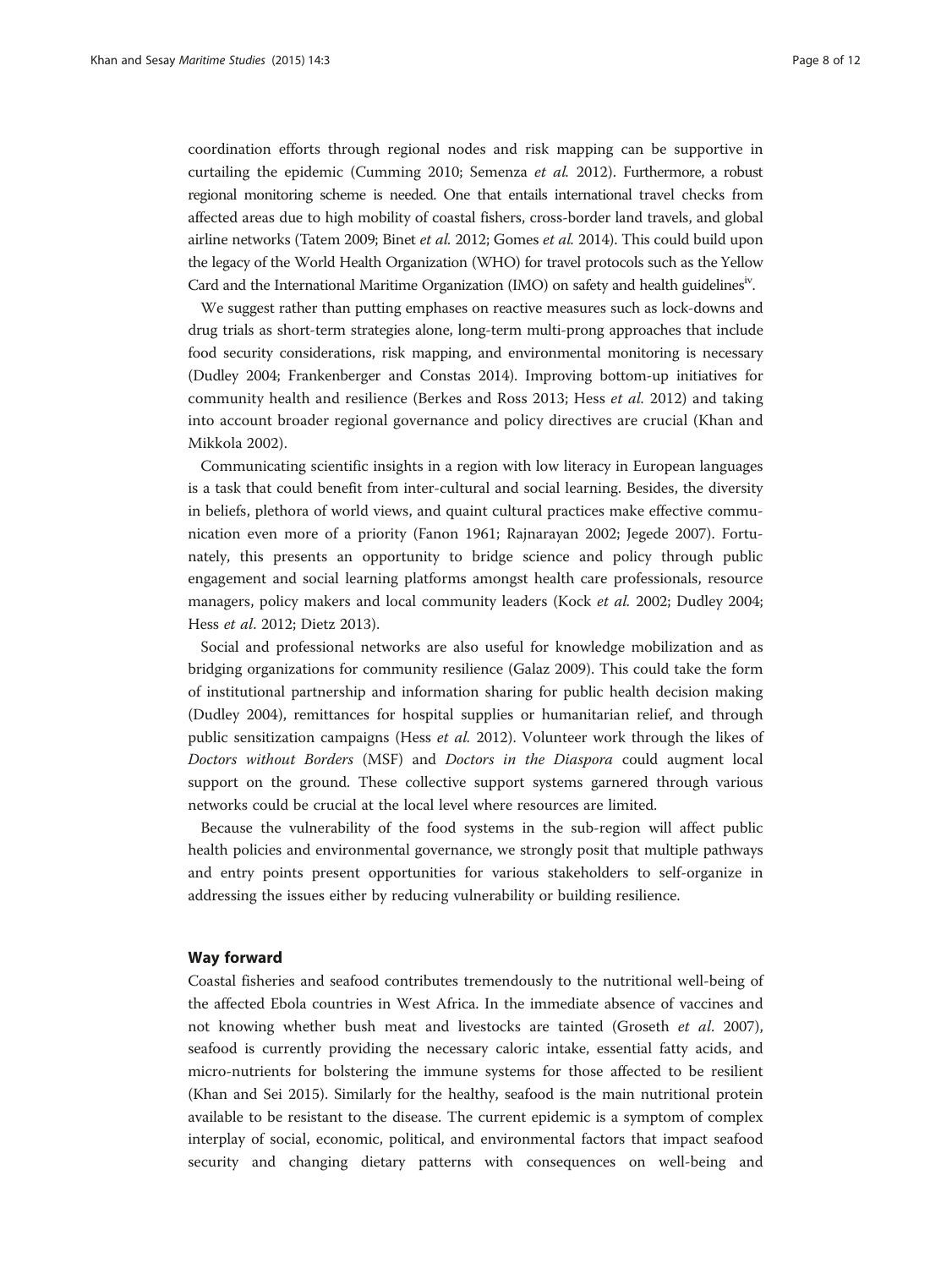environmental health. This situation is exacerbated by high poverty levels and regional migration across borders both on land and at sea (Neiland and Bene [2004](#page-11-0); Binet et al. [2012](#page-9-0); Gomes et al. [2014](#page-10-0)). As shown in Figure [2](#page-4-0), there are many entry points and pathways in addressing the Ebola issue, including food security and well-being. Understanding how food policies especially sustainable seafood production in meeting local dietary needs benefit public health is central in identifying multiple policy windows for crisis management and future prevention of zoonosis (WHO [2003;](#page-11-0) Brashares et al. [2004](#page-9-0); Guernier et al. [2004;](#page-10-0) Barrette et al. [2009](#page-9-0)).

In the long-term, creating early warning networks, monitoring environmental health, and strengthening local and national food security institutions in promoting adaptive capacity is critical. Attaining collective action through cross-border collaboration, institutional partnerships, and creative governing arrangements at the regional and international level is also important. Knowing the importance of seafood to nutritional well-being and long-term food security in the region, integrating health research with environmental management and regional economic development is also imperative as emerging pathogens are often linked to local and global drivers (Dudley [2004;](#page-10-0) Daszak et al. [2000](#page-10-0); Barrette et al. [2009\)](#page-9-0). With the International Maritime Organization policy on EVD, vessels exporting seafood from the sub-region are sometimes quarantined for 21 days, thus affecting product quality, fish prices, and regional trade. Equally important is creating institutional synergy and cross-sectoral policies between maritime seafood production and terrestrial wildlife management for avoiding potential environmental risks (Leroy et al. [2005](#page-10-0); Richter and Cumming [2006;](#page-11-0) Galaz [2009\)](#page-10-0).

Dietary seafood intake and environmental health are two of many determinants of well-being and community resilience (Kawarazuka [2010](#page-10-0)). Recognizing that Ebola is a public health emergency of global proportion, regional working groups and task force on food security and ecosystems spearheaded by UN agencies could provide policy inputs on short and long-term proactive measures. There are many lessons to share with other regions on food security and wildlife interactions, not only for avoiding pandemics, but for innovative institutional mechanisms for addressing future crisis. We may have missed the early warning signs of a catastrophe by ignoring the contribution of food and well-being to public and environmental health, but there is no reason why we cannot curtail this epidemic and prevent future occurrences.

# Endnotes

<sup>i</sup> CDC. 2014. Case counts. [http://www.cdc.gov/vhf/ebola/outbreaks/2014-west-africa/](http://www.cdc.gov/vhf/ebola/outbreaks/2014-west-africa/index.html) [index.html](http://www.cdc.gov/vhf/ebola/outbreaks/2014-west-africa/index.html).

<sup>ii</sup> CDC. 2014. Outbreak Chronology: Ebola Virus Disease. Accessed Sept. 30<sup>th</sup> 2014: <http://www.cdc.gov/vhf/ebola/outbreaks/history/chronology.html>.

<sup>iii</sup> Doctor to Patient Ratio in Africa in 2006. Accessed Oct 20<sup>th</sup> 2014: [http://apps.who.](http://apps.who.int/gho/data/node.main.A1444) [int/gho/data/node.main.A1444](http://apps.who.int/gho/data/node.main.A1444).

 $i<sup>v</sup>$  IMO Circular Letter No. 3485  $10<sup>th</sup>$  September - Full and effective implementation of maritime security measures to assist in preventing the spread of EVD. [http://www.](http://www.imo.org/MediaCentre/HotTopics/ebola/Documents/3485.pdf) [imo.org/MediaCentre/HotTopics/ebola/Documents/3485.pdf.](http://www.imo.org/MediaCentre/HotTopics/ebola/Documents/3485.pdf)

#### Competing interests

The authors declare that they have no conflicting interests.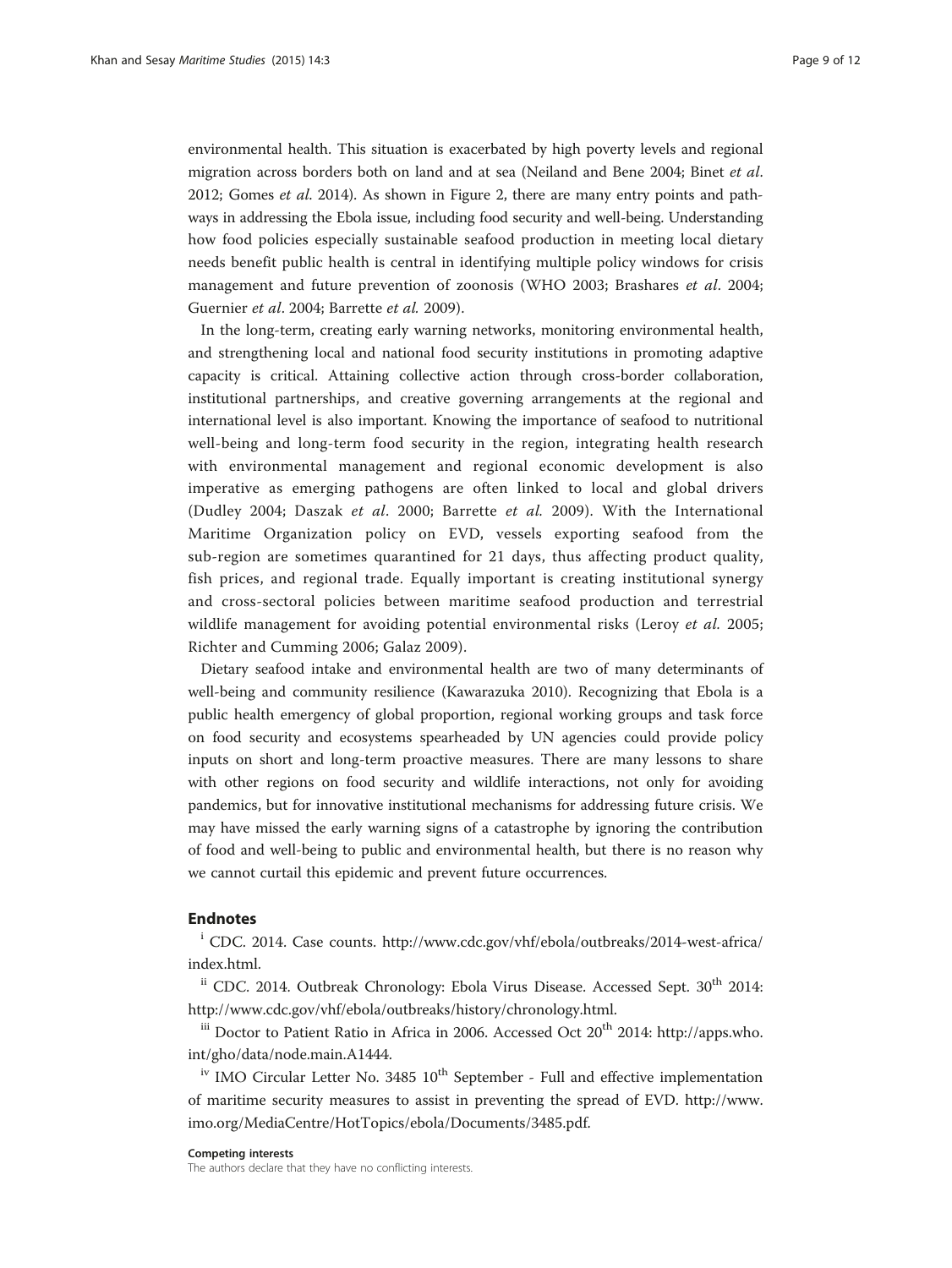#### <span id="page-9-0"></span>Author's contributions

Both authors read and approved the final manuscript.

#### Authors informations

ASK is an interdisciplinary scholar in human-nature interactions especially in fisheries and seafood trade, global change, and institutional governance. He obtained his PhD at Memorial University and spent a year and half with UNEP-IEMP as a Research Fellow. As part of his portfolios, he assessed ecosystem service synergies under changing climate in the upper Nile basin in Eastern Africa and adaptation planning on Small Islands Developing States in South Eastern Africa. Prior to that, he did his MSc at the University of British Columbia and earlier on served as a United Nations Volunteer in The Gambia. His work has been featured in the journals Ambio, Coastal Management, Fisheries Research, Marine Policy, Regional Environmental Change, and Science. He is currently a Postdoctoral Research Fellow at Saint Mary's University, Halifax, NS, Canada.

SSSS is a general physician (MD) and clinical epidemiologist (PhD). He worked with the Government Health Service in Sierra Leone for four years as general physician, including two years at the Lassa Fever Isolation Unit in Kenema. He later joined the Medical Research Council (UK) in The Gambia for about six years; where he worked in the fields of clinical trials and malaria epidemiology. He relocated to Malawi for his Malaria Capacity Development Consortium (MCDC) funded PhD fellowship, which he completed in 2014. The MCDC is funded by the Wellcome Trust (Grant number WT084289MA). He has published in journals such as PloS One, the Lancet, Malaria Journal, and Emerging Infectious Disease. He is currently a postdoctoral researcher at Department of Clinical Sciences of the Liverpool School of Tropical Medicine, UK.

#### Acknowledgements

We are grateful to colleagues who directed us to relevant materials in making connections between seafood, public health and environmental governance especially Professor Firkes Berkes, Dr. Sia Kpakiwa, Dr. Tara Whitty and Dr. John Abraham. Editorial suggestions by Ms. Tiffanie Rainville and Karen Mrema on an earlier manuscript are highly appreciated. We thank Professor Justin Brashares for Fig 1, with reprint permission granted by AAAS. This collaborative piece is dedicated to the memory of Dr. Humar S. Khan aka Squazo, who inspires us to be selfless. Ahmed S. Khan acknowledges financial support during his postdoctoral fellowship from Saint Mary's University, the Social Sciences and Humanities Research Council of Canada and the Natural Sciences and Engineering Research Council of Canada. Sanie S.S. Sesay is supported through the Malaria Capacity Development Consortium funded by the Wellcome Trust.

#### Author details

<sup>1</sup>School of Business | School of Environment, Saint Mary's University, Halifax, NS, Canada. <sup>2</sup>Department of Clinical Sciences, Liverpool School of Tropical Medicine, Pembroke Place, Liverpool, UK.

# Received: 24 October 2014 Accepted: 5 January 2015 Published online: 11 March 2015

#### References

- Alder, J, and UR Sumaila. 2004. Western Africa: a fish basket of Europe past and present. Journal of Environment and Development 13: 156–178.
- Alder, J, B Campbell, V Karpouzi, K Kaschner, and D Pauly. 2008. Forage fish: from ecosystems to markets. Annual Review of Environment and Resources 33: 153–166.
- Almedom, AM, and JK Tumwine. 2008. Resilience to disasters: a paradigm shift from vulnerability to strength. African Health Sciences (SI on Resilience) 8S: 1–4.
- Altizer, S, RS Ostfeld, PTJ Johnson, S Kutz, and CD Harvell. 2013. Climate change and infectious disease: from evidence to a predictive framework. Science 341: 514–519.
- Anderson, CR, and SM McLachlan. 2012. Exiting, enduring and innovating: farm household adaptation to global zoonotic disease. Global Environmental Change 22: 82–93.
- Armitage, D, and R Plummer (eds.). 2010. Adaptive capacity and environmental governance. Berlin: Springer.
- Armitage, D, C Bene, AT Charles, D Johnson, and EH Allison. 2011. The interplay of well-being and resilience in applying a social-ecological perspective. Ecology and Society 17: 15.
- Barrette, RW, SA Metwally, JM Rowland, L Xu, SR Zaki, ST Nichol, PE Rollin, JS Towner, W-J Shieh, B Batten, TK Sealy, C Carrillo, KE Moran, AJ Bracht, GA Mayr, M Sirios-Cruz, DP Catbagan, EA Lautner, TG Ksiazek, WR White, and MT McIntosh. 2009. Discovery of swine as a host for the Reston ebolavirus. Science 325: 204–206.
- Bennett, EL. 2002. Is there a link between wild meat and food security? Conservation Biology 16: 590–592.
- Bennett, EL, E Blencowe, K Brandon, D Brown, RW Burn, G Cowlishaw, G Davies, H Dublin, JE Fa, EJ Milner-Gulland, JG Robinson, JM Rowcliffe, FM Underwood, and DS Wilkie. 2007. Hunting for consensus: reconciling bush meat harvest, conservation, and development policy in West Central africa. Conservation Biology 21: 884–887.
- Berkes, F, and H Ross. 2013. Community resilience: towards an integrated approach. Society and Natural Resource 26: 5–20.
- Binet, T, P Failler, and A Thorpe. 2012. Migration of Senegalese fishers: a case for regional approach to management. Maritime Studies 11: 1.
- Birkmann, J, P Buckle, J Jaeger, M Pelling, N Setiadi, M Garschagen, N Fernando, and J Kropp. 2008. Extreme events and disasters: a window of opportunity for change? Analysis of organizational, institutional and political changes, formal and informal responses after mega-disasters. Natural Hazards 55: 637–655.
- Borchert, M, I Mutyaba, M Van Kerkhove, J Lutwama, H Luwaga, G Bisoborwa, J Turyagaruka, P Pirard, N Ndayimirije, P Roddy, and P Van Der Stuyft. 2011. Ebola haemorrhagic fever outbreak in Masindi District, Uganda: outbreak description and lessons learned. JBMC Infectious Diseases 11: 357.
- Brashares, JS, P Arcese, MK Sam, PB Coppolillo, ARE Sinclair, and A Balmford. 2004. Bush meat hunting, wildlife declines, and fish supply in West Africa. Science 306: 1180–1183.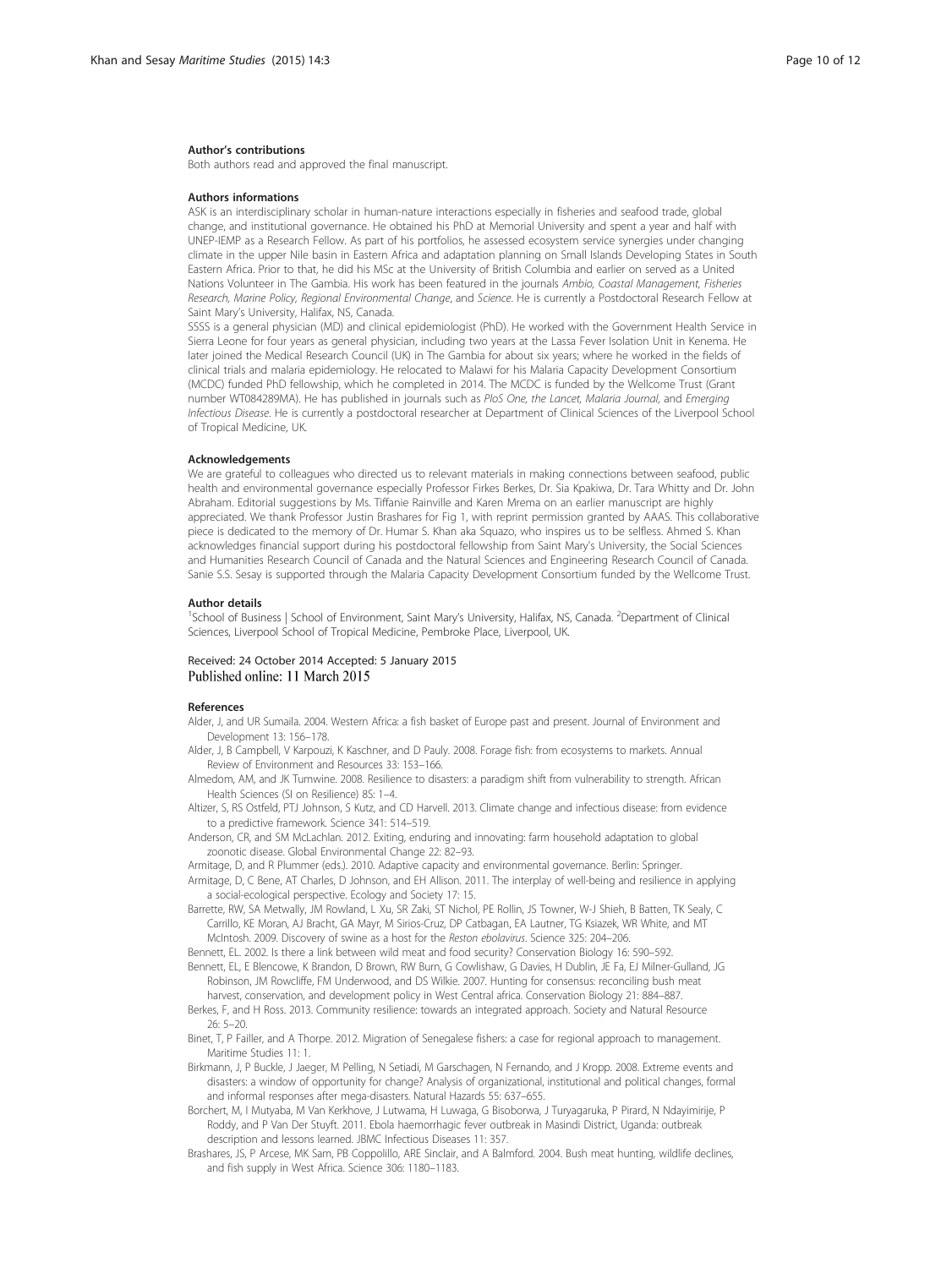<span id="page-10-0"></span>Brashares, JS, CD Golden, KZ Weinbaum, CB Barrett, and GV Okello. 2011. Economic and geographic drivers of wildlife consumption in rural Africa. PNAS 108: 13931–13936.

Broch, HB. 2013. Social resilience - local responses to changes in social and natural environments. Maritime Studies 12: 6. Chuenpagdee, R (ed.). 2011. World small-scale fisheries contemporary visions. Delft: Eburon.

Coulthard, S. 2012. Can we be both resilient and well, and what choices do people have? Incorporating agency into the resilience debate from a fisheries perspective. Ecology and Society 17(1): 4.

Cumming, GS. 2010. Risk mapping for avian influenza: a social–ecological problem. Ecology and Society 15: 32. Daszak, P, AA Cunningham, and AD Hyatt. 2000. Emerging infectious diseases of wildlife- threats to biodiversity and

human health. Science 287: 443–449.

Dietz, T. 2013. Bringing values and deliberations to science communication. PNAS 110: 14081–14087.

Dudley, JP. 2004. Global zoonotic disease surveillance: an emerging public health and biosecurity imperative. BioScience 54: 982–983.

Fanon, F. 1961. The wretched of the earth. New York: Groove Press.

FAO. 2014. The state of world fisheries and aquaculture 2013. Challenges and opportunities. Rome: FAO.

Farrar, JJ, and P Piot. 2014. The Ebola emergency – immediate action, ongoing strategy. New England Journal of Medicine Doi:10.1056/NEJMe1411471.

Feldmann, H, and TW Geisbert. 2011. Ebola haemorrhagic fever. Lancet 377: 849–862.

Folke, C, T Hahn, P Olsson, and J Norberg. 2005. Adaptive governance of social-ecological systems. Annual Review of Environment and Resources 30: 441–473.

Frankenberger, TR, and MA Constas. 2014. IFPRI 2020 conference: building resilience for food and nutritional security, Addis Ababa, 15–17 of May 2014: a synthesis. Food Security 6: 743–745.

Fraser, EDG, W Mabee, and O Slaymaker. 2003. Mutual vulnerability, mutual dependence: the reflexive relation between human society and the environment. Global Environmental Change 13: 137–144.

Galaz, V. 2009. Pandemic 2.0: Can information technology help save the planet? Environment 5: 20–28.

Golden, DC, C Lia, H Fernald, JS Brashares, BJR Rasolofoniaina, and C Kremen. 2011. Benefits of wildlife consumption to child nutrition in a biodiversity hotspot. PNAS 49: 19653–19656.

Gomes, MFC, A Pastore y Piontti, L Rossi, D Chao, I Longini, ME Halloran, and A Vespignani. 2014. Assessing the international spreading risk associated with the 2014 West African Ebola outbreak. PLOS Currents Outbreaks. Doi:10.1371/currents. outbreaks.cd818f63d40e24aef769dda7df9e0da5

Groseth, A, H Feldmann, and JE Strong. 2007. The ecology of Ebola virus. Trends in Microbiology 15(9): 408–416.

- Guernier, V, ME Hochberg, and J-F Guégan. 2004. Ecology drives the worldwide distribution of human diseases. PLoS Biology 2(6): e141.
- Hale, S, S Kovats, and A Woodward. 2000. What El Nino can't tell us about human health and global climate change? Global Change Human Health 1: 66–77.

Hardman-Mountford, NJ, and JM McGlade. 2003. Seasonal and inter-annual variability of oceanographic processes in the Gulf of Guinea: an investigation using AVHRR sea surface temperature data. International Journal of Remote Sensing 24(16): 3247–3268.

Hess, JJ, JZ McDowell, and G Luber. 2012. Integrating climate change adaptation into public health practice: using adaptive management to increase adaptive capacity and build resilience. Environmental Health Perspectives 12o: 171–179.

Jalloh, A, GC Nelson, TS Thomas, R Zougmore, and H Roy-Macauley (eds.). 2013. West African agriculture and climate change: a comprehensive analysis. Washington, DC: International Food Policy Research Institute.

Jegede, AS. 2007. What led to the Nigerian boycott of the polio vaccination campaign? PLoS Medicine 4(3): e73. doi: 10.1371/journal.pmed.0040073.

Kaczynski, V, and DL Fluharty. 2002. European policies in West Africa: Who benefits from fisheries agreements? Marine Policy 26: 75–93.

Katikiro, RE, and ED Macusi. 2012. Impacts of climate change on West African fisheries and its implications on food production. Journal of Environmental Science and management 15: 83–95.

Kawarazuka, N. 2010. The contribution of fish intake, aquaculture, and small-scale fisheries to improving nutrition: a literature review. The WorldFish center working paper No.2106. Penang, Malaysia: The WorldFish Center.

Keim, ME. 2008. Building human resilience: the role of public health preparedness and response to as an adaptation to climate change. American Journal of Preventive Medicine 35: 508–516.

Khan, AS, and H Mikkola. 2002. Sustainable ocean development: an initiative for the management and protection of the marine and coastal resources of the Economic Community of West Africa States (ECOWAS) Sub region. UNIGAM 0001, Banjul: University of the Gambia.

Khan, AS, and S Sei. 2015. The co-governance of fisheries in post-conflict Sierra Leone: Is the transition for better or for worse? In In Interactive Governance for Small-scale Fisheries: Global Reflections, eds. S Jentoft, R Chuenpagdee. MARE Publication Series. Amsterdam: Springer [Forthcoming].

Kooiman, J, M Bavinck, S Jentoft, and R Pullin (eds.). 2005. Fish for life: interactive governance for fisheries. Amsterdam: Amsterdam University Press.

Kock, R, B Kebkiba, R Heinomen, and B Bedane. 2002. Wildlife and pastoral society – shifting paradigms in disease control. Annals New York Academy of Sciences 969: 24–33.

Lam, VWY, WWL Cheung, W Swartz, and UR Sumaila. 2012. Climate change impacts on fisheries in West Africa: Implications for economic, food and nutritional security. African Journal of Marine Science 34: 103–117.

Lenzer, J. 2011. Pfizer settles with victims of Nigerian drug trial. British Medical Journal 343: d5268. doi: 10.1136/bmj.d5268. Leroy, EM, B Kumulungu, X Pourrut, P Rouquet, A Hassanin, P Yaba, A Delicat, JT Paweska, J-P Gonzalez, and R

Swanepoel. 2005. Fruit bats as reservoirs of Ebola virus. Nature 438: 575–576.

McMichael, AJ, D Campbell-Lendrum, K Ebi, A Githeko, J Scheraga, and A Woodward (eds.). 2003. Climate change and human health: risks and responses. Geneva: WHO.

McMichael, AJ, RE Woodruff, and S Hales. 2006. Climate change and human health: present and future risks. The Lancelet 367: 859–869.